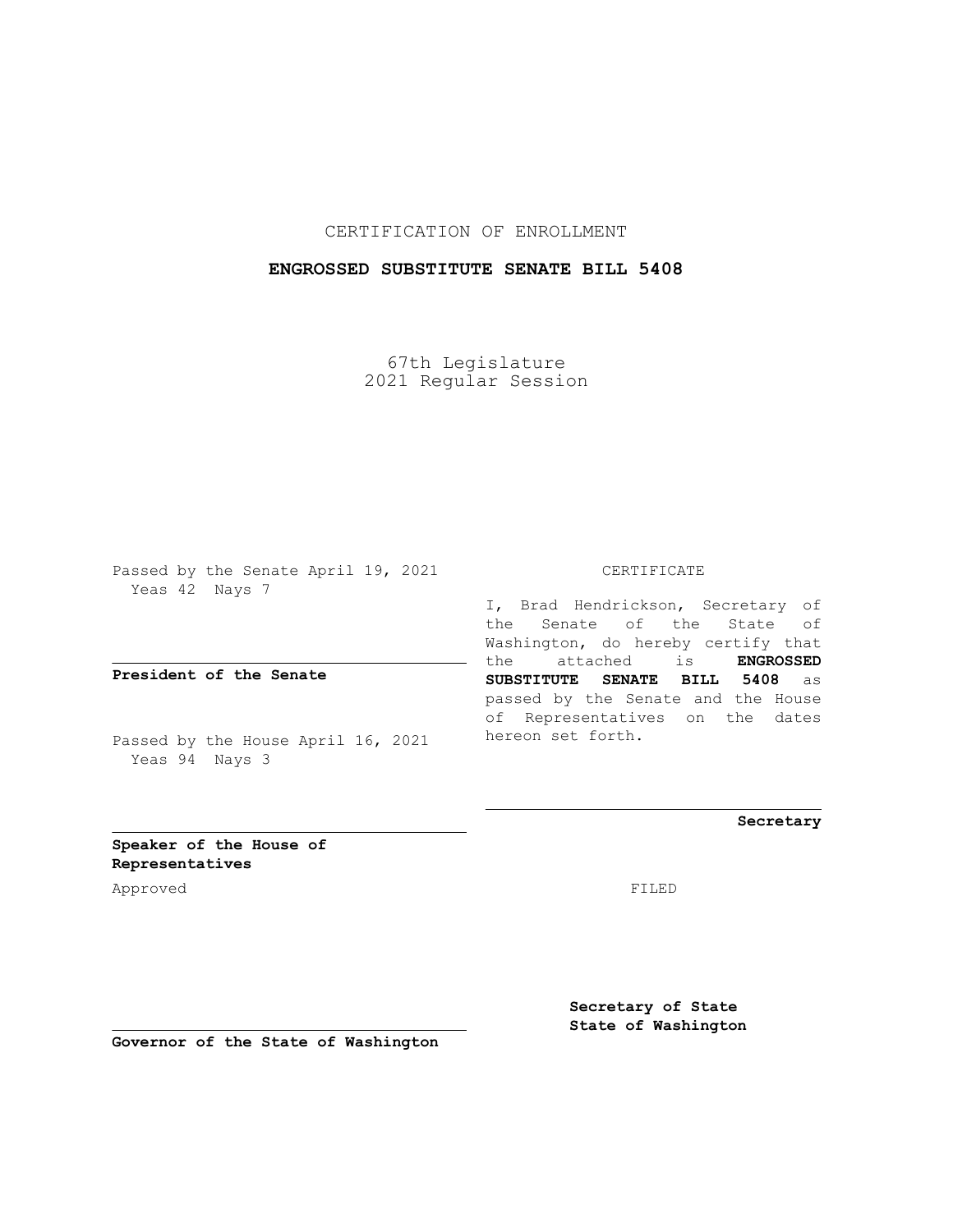### **ENGROSSED SUBSTITUTE SENATE BILL 5408**

AS AMENDED BY THE HOUSE

Passed Legislature - 2021 Regular Session

## **State of Washington 67th Legislature 2021 Regular Session**

**By** Senate Law & Justice (originally sponsored by Senators Stanford, Das, Dhingra, Hasegawa, Kuderer, Lovelett, Nguyen, Randall, Robinson, Rolfes, Saldaña, and Wellman)

READ FIRST TIME 02/15/21.

 AN ACT Relating to the homestead exemption; amending RCW 6.13.010, 6.13.030, 6.13.060, 6.13.070, 6.13.080, and 61.24.100; creating a new section; and declaring an emergency.

BE IT ENACTED BY THE LEGISLATURE OF THE STATE OF WASHINGTON:

 NEW SECTION. **Sec. 1.** The legislature finds that the homestead exemption is intended to protect the homeowner's equity in a home against unsecured creditors. The legislature finds that changes to the homestead exemption are necessary to modernize the law and to address the case of *Wilson v. Rigby*, 909 F.3d 306 (2018) and to adopt the reasoning in *In re Good*, 588 B.R. 573 (Bankr. W.D. Wash. 2018).

 **Sec. 2.** RCW 6.13.010 and 1999 c 403 s 1 are each amended to read 12 as follows:

 (1) The homestead consists of real or personal property that the owner or a dependent of the owner uses as a residence. In the case of a dwelling house or mobile home, the homestead consists of the dwelling house or the mobile home in which the owner resides or intends to reside, with appurtenant buildings, and the land on which the same are situated and by which the same are surrounded, or 19 improved or unimproved land, regardless of area, owned with the intention of placing a house or mobile home thereon and residing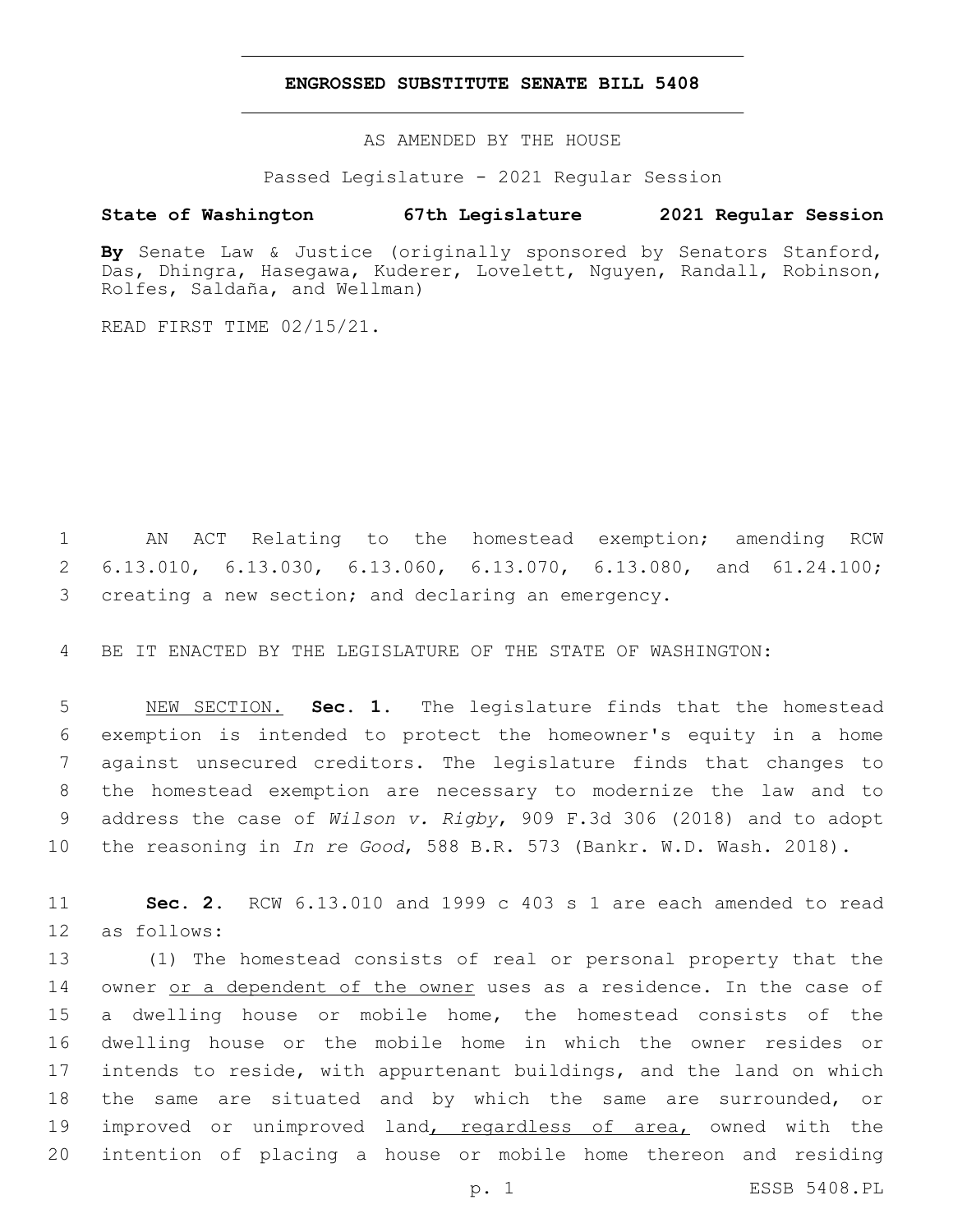thereon. A mobile home may be exempted under this chapter whether or not it is permanently affixed to the underlying land and whether or not the mobile home is placed upon a lot owned by the mobile home 4 owner or a dependent of the owner. Property included in the homestead must be actually intended or used as the principal home for the 6 owner.

7 (2) As used in this chapter((, the term "owner")):

8 (a) "Owner" includes but is not limited to a purchaser under a 9 deed of trust, mortgage, or real estate contract.

10 (((3) As used in this chapter, the term "net)) (b) "Net value" 11 means market value less all liens and encumbrances senior to the 12 judgment being executed upon and not including the judgment being 13 executed upon.

14 (c) "Forced sale" includes any sale of homestead property in a 15 bankruptcy proceeding under Title 11 of the United States Code. The 16 reinvestment provisions of RCW 6.13.070 do not apply to the proceeds. 17 (d) "Dependent" has the meaning given in Title 11 U.S.C. Sec. 18 522(a)(1).

19 **Sec. 3.** RCW 6.13.030 and 2007 c 429 s 1 are each amended to read 20 as follows:

21 ((A homestead may consist of lands, as described in RCW 6.13.010, 22 regardless of area, but the homestead exemption amount shall not 23 exceed the lesser of (1) the total net value of the lands, 24 manufactured homes, mobile home, improvements, and other personal 25 property, as described in RCW 6.13.010, or (2) the sum of one hundred 26 twenty-five thousand dollars in the case of lands, manufactured 27 homes, mobile home, and improvements, or the sum of fifteen thousand 28 dollars in the case of other personal property described in RCW 29 6.13.010, except where)) (1) The homestead exemption amount is the 30 greater of:

# 31 (a) \$125,000;

32 (b) The county median sale price of a single-family home in the 33 preceding calendar year; or

 (c) Where the homestead is subject to execution, attachment, or seizure by or under any legal process whatever to satisfy a judgment in favor of any state for failure to pay that state's income tax on benefits received while a resident of the state of Washington from a 38 pension or other retirement plan, ((in which event there shall be)) 39 no dollar limit ((on the value of the exemption)).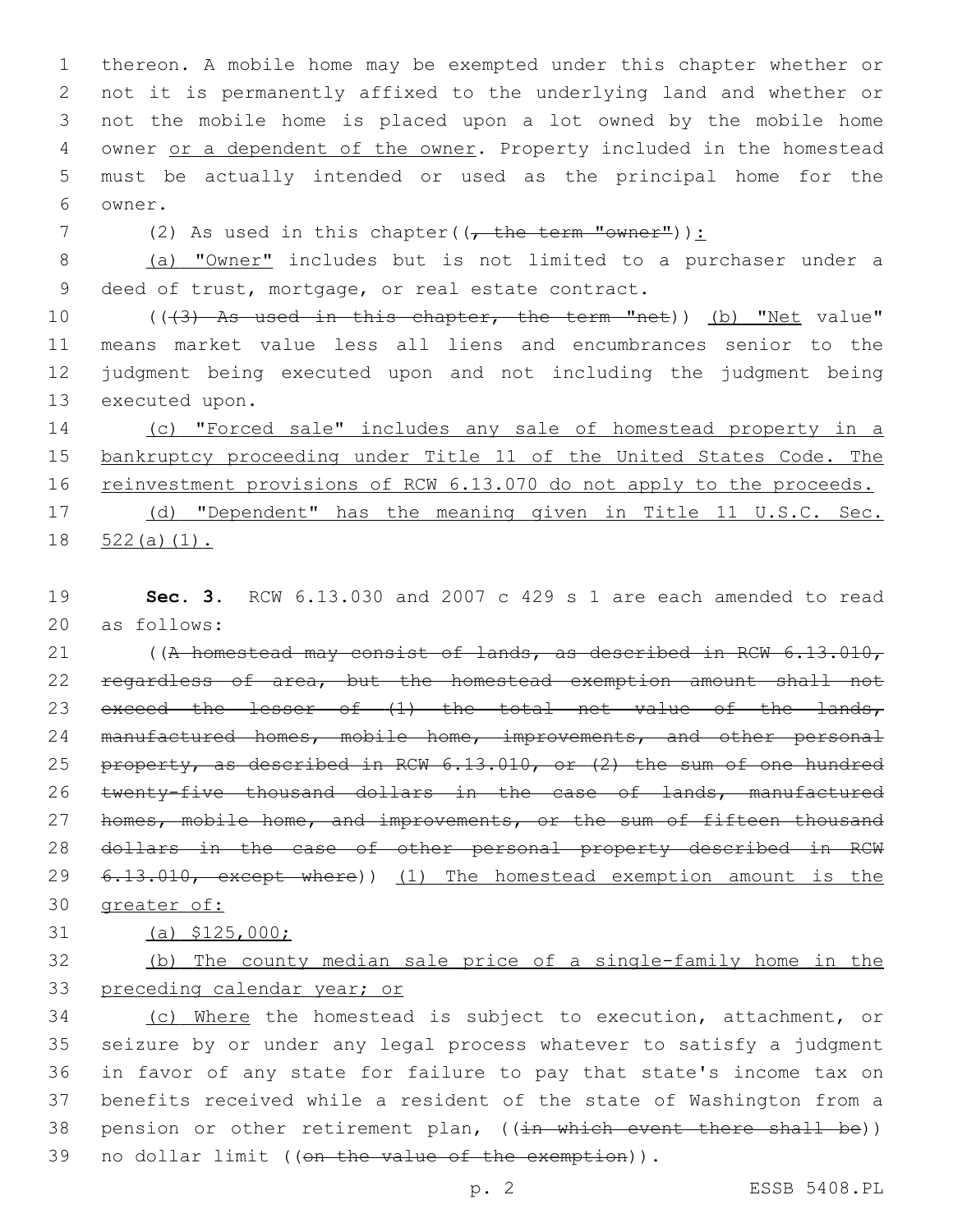(2) In determining the county median sale price of a single- family home in the preceding year, a court shall use data from the Washington center for real estate research or, if the Washington center no longer provides the data, a successor entity designated by the office of financial management.

 **Sec. 4.** RCW 6.13.060 and 2008 c 6 s 634 are each amended to read 7 as follows:

 The homestead of a spouse or domestic partner cannot be conveyed or encumbered unless the instrument by which it is conveyed or encumbered is executed and acknowledged by both spouses or both domestic partners, except that either spouse or both or either domestic partner or both jointly may make and execute powers of 13 attorney for the conveyance or encumbrance of the homestead. The 14 conveyance or encumbrance of the homestead does not require that any 15 dependent of the owner who is not a spouse or domestic partner execute and acknowledge the instrument by which it is conveyed or encumbered.

 **Sec. 5.** RCW 6.13.070 and 1987 c 442 s 207 are each amended to 19 read as follows:

 (1) Except as provided in RCW 6.13.080, the homestead is exempt from attachment and from execution or forced sale for the debts of the owner up to the amount specified in RCW 6.13.030.

 (2) In a bankruptcy case, the debtor's exemption shall be determined on the date the bankruptcy petition is filed. If the value 25 of the debtor's interest in homestead property on the petition date 26 is less than or equal to the amount that can be exempted under RCW 6.13.030, then the debtor's entire interest in the property, 28 including the debtor's right to possession and interests of no 29 monetary value, is exempt. Any appreciation in the value of the debtor's exempt interest in the property during the bankruptcy case is also exempt, even if in excess of the amounts in RCW 6.13.030(1).

 (3) The proceeds of the voluntary sale of the homestead in good faith for the purpose of acquiring a new homestead, and proceeds from insurance covering destruction of homestead property held for use in restoring or replacing the homestead property, up to the amount specified in RCW 6.13.030, shall likewise be exempt for one year from 37 receipt, and also such new homestead acquired with such proceeds.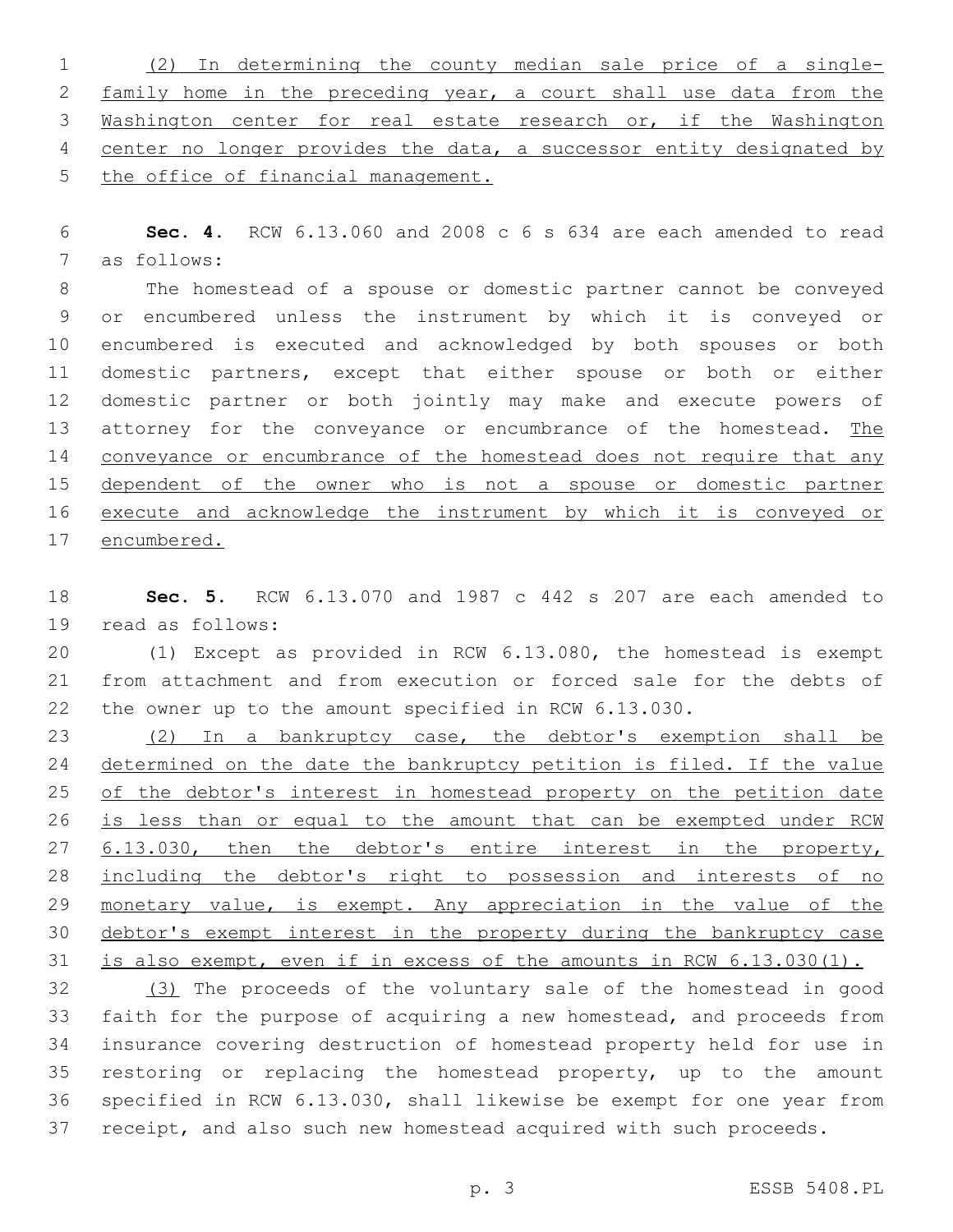$((+2))$   $(4)$  Every homestead created under this chapter is presumed to be valid to the extent of all the property claimed exempt, until the validity thereof is contested in a court of general jurisdiction in the county or district in which the homestead is 5 situated.

 **Sec. 6.** RCW 6.13.080 and 2019 c 238 s 215 are each amended to 7 read as follows:

 The homestead exemption is not available against an execution or 9 forced sale in satisfaction of judgments obtained:

 (1) On debts secured by mechanic's, laborer's, construction, maritime, automobile repair, material supplier's, or vendor's liens arising out of and against the particular property claimed as a 13 homestead;

14 (2) On debts secured:

15 (a) ((by)) By security agreements describing as collateral the 16 property that is claimed as a homestead; or

17 (b) ((by)) By mortgages or deeds of trust on the premises that have been executed and acknowledged by both spouses or both domestic partners or by any claimant not married or in a state registered domestic partnership. The execution and acknowledgment of a mortgage or deed of trust by a dependent who is not a spouse or domestic 22 partner is not required;

 (3) On one spouse's or one domestic partner's or the community's debts existing at the time of that spouse's or that domestic partner's bankruptcy filing where (a) bankruptcy is filed by both spouses or both domestic partners within a six-month period, other than in a joint case or a case in which their assets are jointly administered, and (b) the other spouse or other domestic partner exempts property from property of the estate under the bankruptcy 30 exemption provisions of 11 U.S.C. Sec. 522(d);

 (4) On debts arising from a lawful court order or decree or administrative order establishing a child support obligation or 33 obligation to pay maintenance;

 (5) On debts owing to the state of Washington for recovery of medical assistance correctly paid on behalf of an individual 36 consistent with 42 U.S.C. Sec. 1396p;

 (6) On debts secured by a condominium, homeowners', or common 38 interest community association's lien; or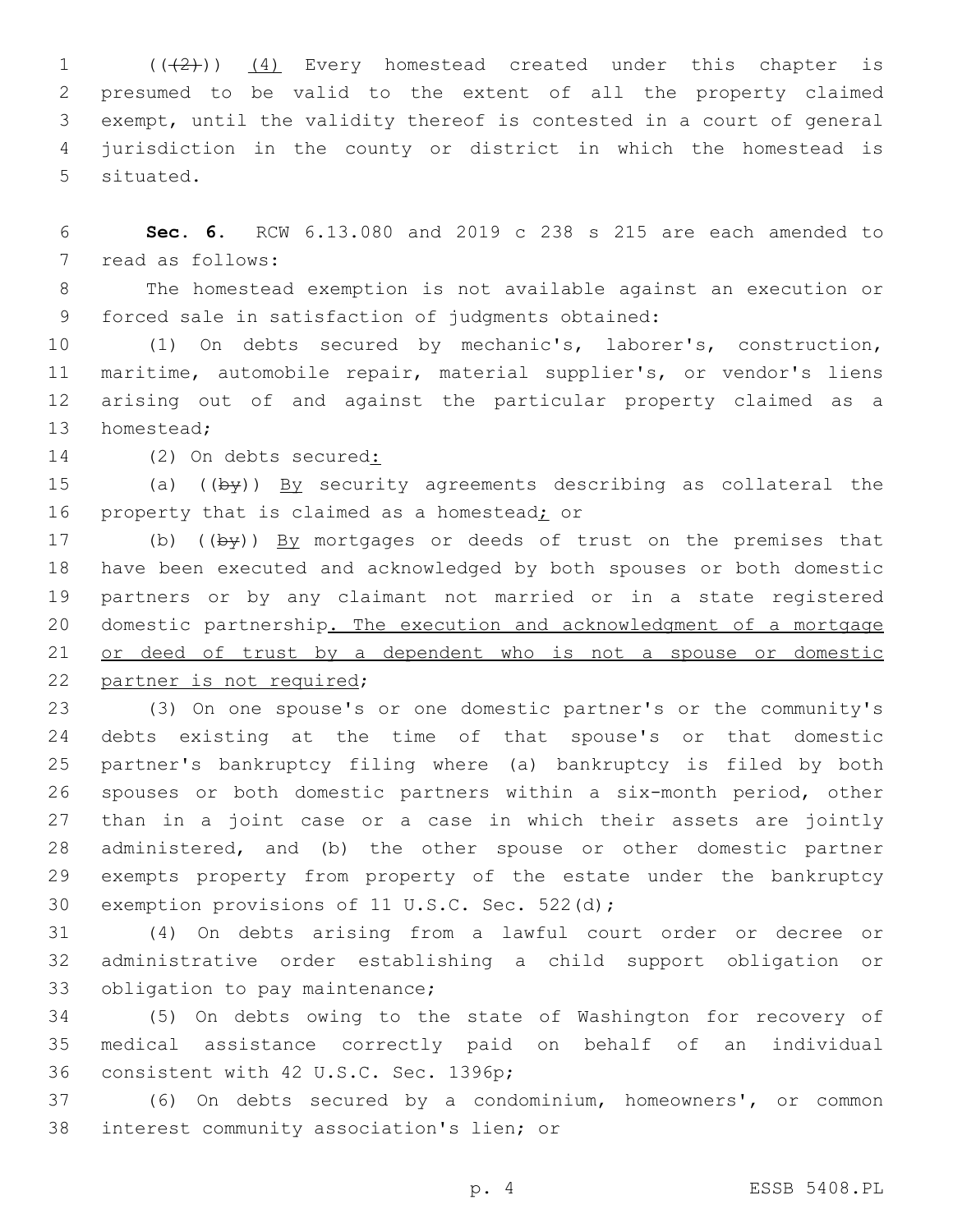(7) On debts owed for taxes collected under chapters 82.08, 82.12, and 82.14 RCW but not remitted to the department of revenue.

 **Sec. 7.** RCW 61.24.100 and 1998 c 295 s 12 are each amended to 4 read as follows:

 (1) Except to the extent permitted in this section for deeds of trust securing commercial loans, a deficiency judgment shall not be obtained on the obligations secured by a deed of trust against any borrower, grantor, or guarantor after a trustee's sale under that 9 deed of trust.

 (2)(a) Nothing in this chapter precludes an action against any person liable on the obligations secured by a deed of trust or any guarantor prior to a notice of trustee's sale being given pursuant to this chapter or after the discontinuance of the trustee's sale.

 (b) No action under (a) of this subsection precludes the beneficiary from commencing a judicial foreclosure or trustee's sale under the deed of trust after the completion or dismissal of that 17 action.

 (3) This chapter does not preclude any one or more of the following after a trustee's sale under a deed of trust securing a 20 commercial loan executed after June 11, 1998:

 (a)(i) To the extent the fair value of the property sold at the trustee's sale to the beneficiary or an affiliate of the beneficiary is less than the unpaid obligation secured by the deed of trust immediately prior to the trustee's sale, an action for a deficiency judgment against the borrower or grantor, if such person or persons was timely given the notices under RCW 61.24.040, for (A) any decrease in the fair value of the property caused by waste to the 28 property committed by the borrower or grantor, respectively, after 29 the deed of trust is granted, and (B) the wrongful retention of any rents, insurance proceeds, or condemnation awards by the borrower or grantor, respectively, that are otherwise owed to the beneficiary.

 (ii) This subsection (3)(a) does not apply to any property that is occupied by the borrower as its principal residence as of the date 34 of the trustee's sale;

 (b) Any judicial or nonjudicial foreclosures of any other deeds of trust, mortgages, security agreements, or other security interests or liens covering any real or personal property granted to secure the obligation that was secured by the deed of trust foreclosed; or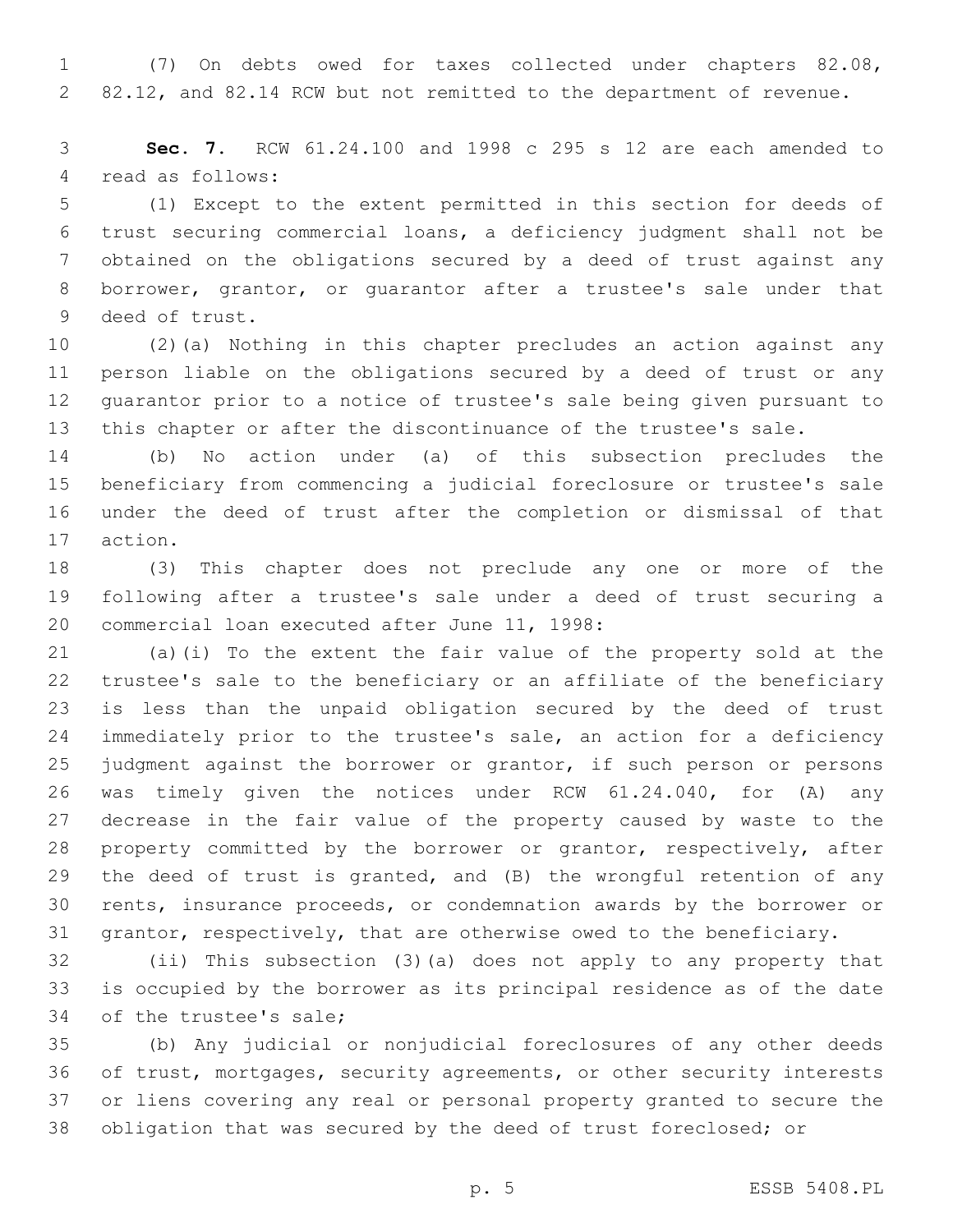(c) Subject to this section, an action for a deficiency judgment against a guarantor if the guarantor is timely given the notices 3 under RCW 61.24.042.

 (4) Any action referred to in subsection (3)(a) and (c) of this section shall be commenced within one year after the date of the trustee's sale, or a later date to which the liable party otherwise agrees in writing with the beneficiary after the notice of foreclosure is given, plus any period during which the action is prohibited by a bankruptcy, insolvency, moratorium, or other similar debtor protection statute. If there occurs more than one trustee's sale under a deed of trust securing a commercial loan or if trustee's sales are made pursuant to two or more deeds of trust securing the same commercial loan, the one-year limitation in this section begins 14 on the date of the last of those trustee's sales.

 (5) In any action against a guarantor following a trustee's sale under a deed of trust securing a commercial loan, the guarantor may request the court or other appropriate adjudicator to determine, or the court or other appropriate adjudicator may in its discretion determine, the fair value of the property sold at the sale and the deficiency judgment against the guarantor shall be for an amount equal to the sum of the total amount owed to the beneficiary by the guarantor as of the date of the trustee's sale, less the fair value of the property sold at the trustee's sale or the sale price paid at the trustee's sale, whichever is greater, plus interest on the amount 25 of the deficiency from the date of the trustee's sale at the rate provided in the guaranty, the deed of trust, or in any other 27 contracts evidencing the debt secured by the deed of trust, as applicable, and any costs, expenses, and fees that are provided for in any contract evidencing the guarantor's liability for such a judgment. If any other security is sold to satisfy the same debt prior to the entry of a deficiency judgment against the guarantor, the fair value of that security, as calculated in the manner applicable to the property sold at the trustee's sale, shall be added to the fair value of the property sold at the trustee's sale as of the date that additional security is foreclosed. This section is in lieu of any right any guarantor would otherwise have to establish an upset price pursuant to RCW 61.12.060 prior to a trustee's sale.

 (6) A guarantor granting a deed of trust to secure its guaranty of a commercial loan shall be subject to a deficiency judgment following a trustee's sale under that deed of trust only to the